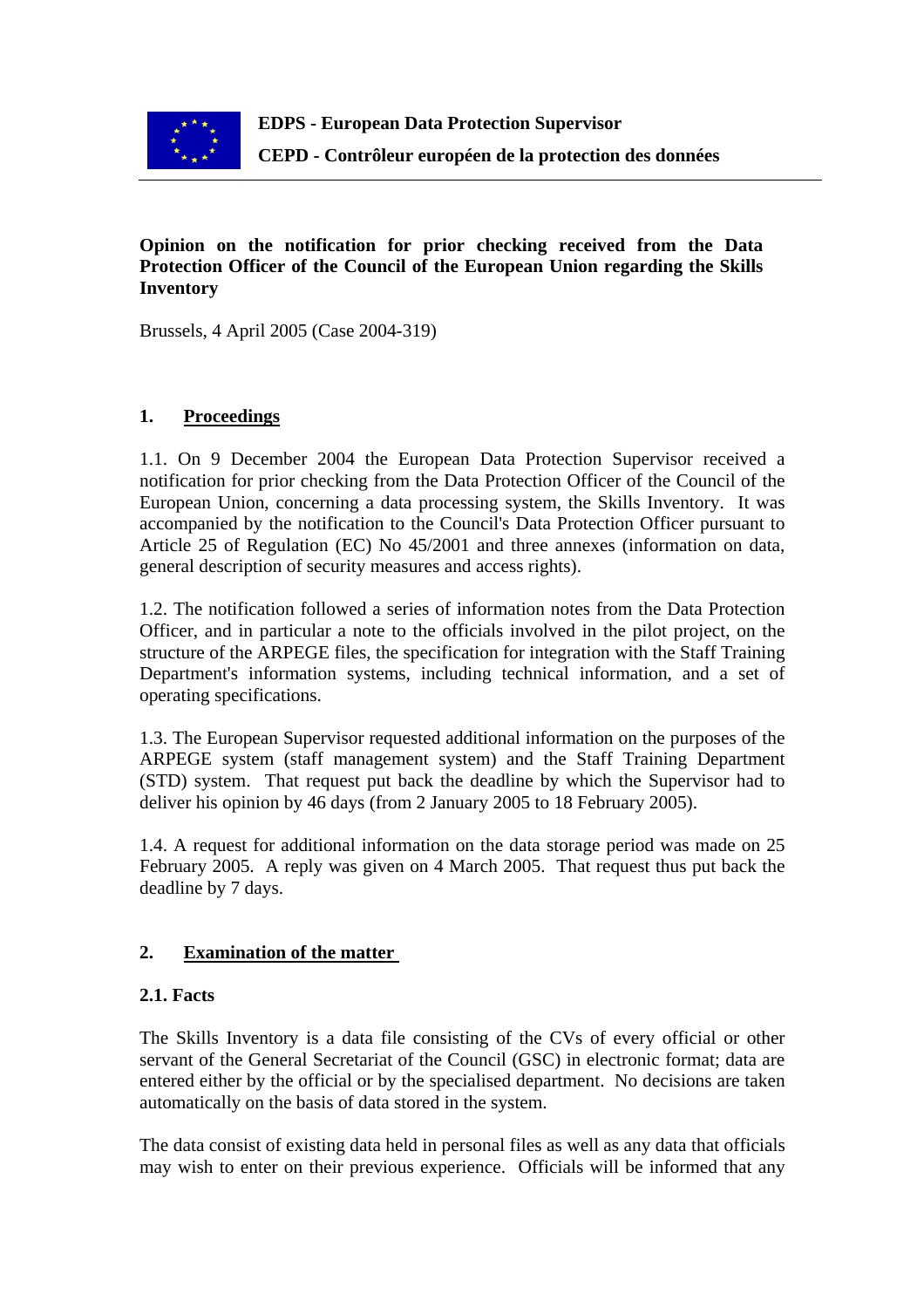data they enter on their previous experience may be used in conducting searches.

The aim of the system is to make the current decision-making procedures smoother and to ensure that officials receive fair treatment, with greater recognition being given to their individual skills and abilities.

The system has several objectives, including:

human resources planning and management;

− filling vacant posts: for example, departments can check whether the skills needed for a post to be filled are available in the GSC and, on the basis of their findings, can decide whether to offer the post outside the institution, for instance, or to organise targeted staff training courses;

− mobility: submission of applications will be easier and more standardised; CVs will be easier to read and the accuracy of the information in them more reliable;

− compilation of statistics in general: for example, do the training courses offered correspond to the GSC's needs?

− better career planning;

− better knowledge of the skills of staff as a whole, by DG, by Directorate and by unit.

Although originally designed to catalogue the skills of officials only, it will be possible to extend the system to other resources (temporary officials, outside staff, etc.).

### *Type of information*

General information on a person includes their personal number, family name, forename, their assignment to a post, a status (temporary, national expert, etc.), or a grade.

That information is supplemented by information on education and training. This may be general information (academic nature, duration, level, title of qualification, year obtained), information on the level (higher education or university), information on the field of training (management, computers, politics, economics, etc.). In the case of in-house or STD training, a description of the training (field or subfield) or the in-house training group is given.

The information also covers language knowledge and level, computer skills and field of skills, and management skills.

Lastly, the information includes current and previous posts and experience. This could be professional experience within the Council, outside the Council, other activities within the Council or outside the Council.

### *Search engine*

A search engine will be created enabling searches to be carried out on the basis of a wide range of criteria:

- − criteria relating to personal details;
- − criteria relating to language knowledge;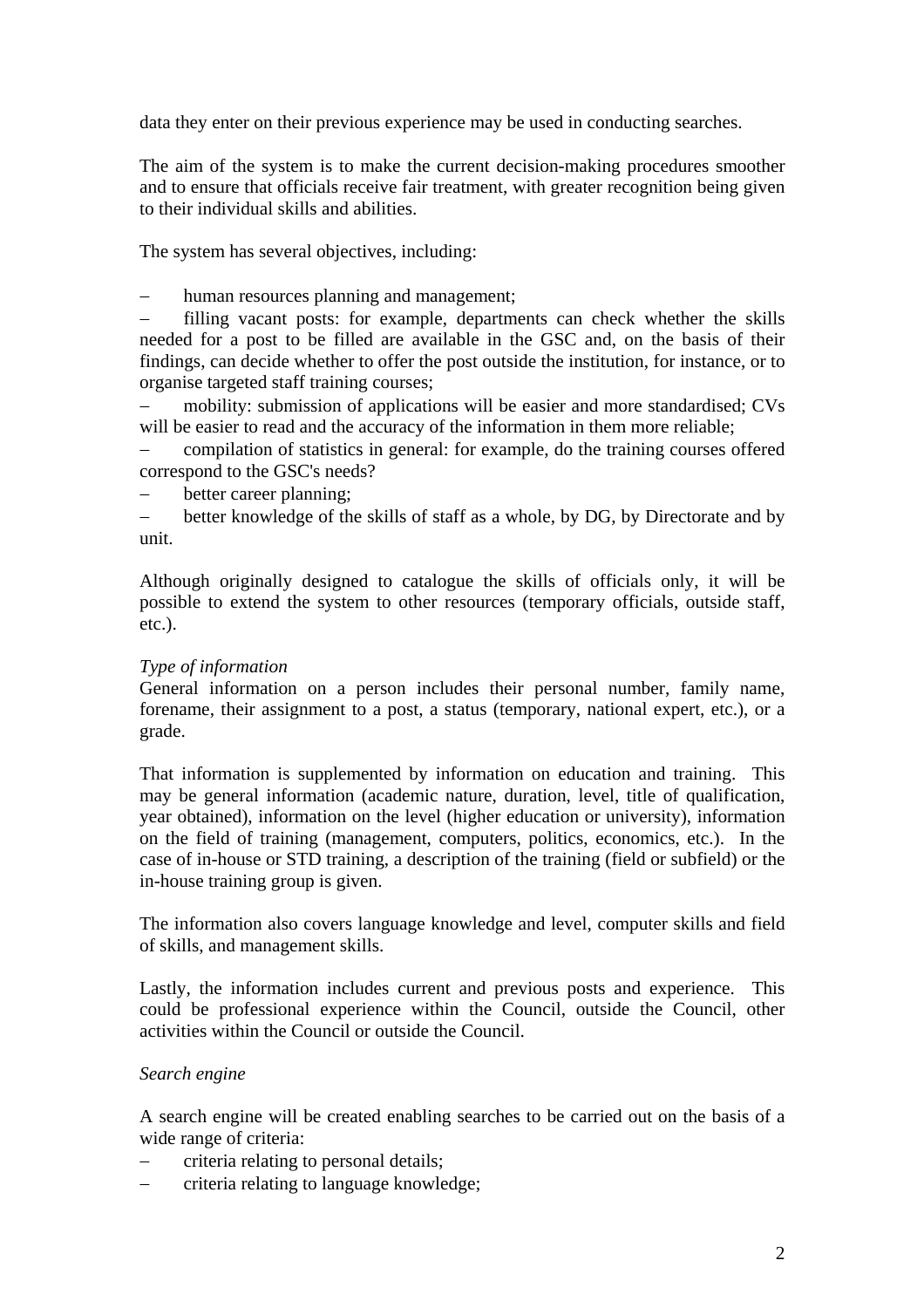- − criteria relating to computer skills;
- − criteria relating to management skills;
- − criteria relating to experience and activities;
- − criteria relating to training courses followed.

The search engine will be available only to the specialised departments (Human Resources Directorate) and other departments with limited access rights.

The system can produce a list of people corresponding to the user's needs specified by means of search criteria.

The system enables the user to save searches, i.e. a set of search criteria entered together with a description.

Every search will be entered in a log giving the name of the person conducting the search, the date and time it was carried out, the criteria specified, the SQL command/s generated and the number of persons that correspond to the search criteria.

### *Origin of data*

The data on careers are taken from the Administration's information system (ARPEGE) and data on training are taken from the Staff Training Department's computer system (Casablanca). As the data in those systems can be relied on only after certain dates, any prior thereto will not be automatically included.

Some of the data will be imported from the ARPEGE system on a daily basis for inclusion in the system. They relate mainly to administrative information such as family name, forename, grade, step, mother tongue, date of birth, etc. No sensitive information (health etc.) will be supplied. Logs are produced for every ARPEGE-Skills Inventory exchange and for every update of the information in the Skills Inventory.

Similarly, Casablanca will be updated to reflect certain personal data found in the Skills Inventory: family name and forename; staff number; category and grade; status; e-mail address; unit and date of assignment; indication whether the person is regarded as active or not in the Skills Inventory. No sensitive information is provided. Data exchange between the two systems uses the staff number as a personal identifier.

Logs are produced for every Casablanca-Skills Inventory exchange and for every update of information in the Skills Inventory. *Access rights*

Everybody will have the right to consult their data in the information system, but will not be entitled to consult data on other subjects unless they have the necessary privileges. The specialised departments will also have access depending on right of access to the system.

Varying access rights will be accorded to users, depending on their profile:

− right of identification to the system: allows the user to be connected to the system;

− right to consult and amend one's personal data: possibility of consulting and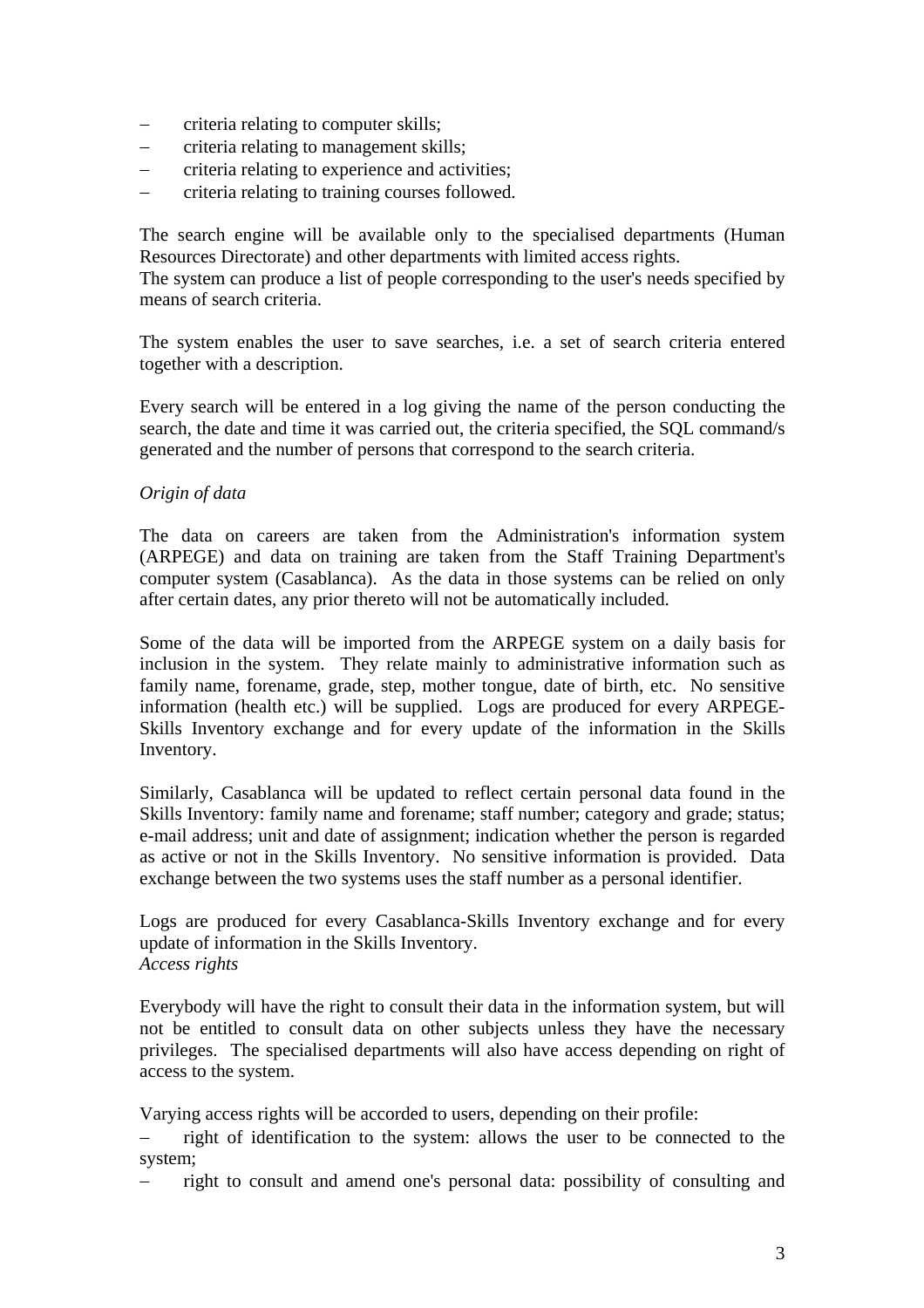printing one's personal data. Possibility of amending data if their status so permits;

− right to consult and amend all personal data: possibility of consulting and printing all data in the computer system regarding a third party. The only thing the user cannot do is conduct searches;

− search rights.

The project controller is to:

- − define standard profiles;
- − allocate one or more profiles to users;
- − allocate to users or withdraw from them one or more specific elementary rights.

The project controller will have to provide the family name or forename of the person or select it from of list of persons in the system.

### *Erasure and rectification of data*

When data entered in the system have been validated by the data subject and the specialised department (Human Resources), any objections or requests for amendment must be sent to that department. Furthermore, data subjects may at any time press the "refuse" button to indicate that they no longer accept the encoded information.

Where a datum is amended or deleted the original is not physically deleted but logically deleted, which means that only its most recent status is visible to a normal user. However, a small number of users will have access to the log file (i.e. all the successive stages in the data field concerned) if they have the right to view the audit trail.

Moreover, the following data are saved in the case of all deletions:

- − the user who originally created the line;
- − the date of creation (start of visibility);
- − the user who deleted the line;
- − the date of deletion;
- − the date of the end of visibility.

For all updating operations the following data are saved:

- − the user of the computer system who carried out the update;
- − the date and time of the update.

Any errors reported and any amendments or objections will be indicated under the "validate" tab.

### *Data storage*

Where a person whose data have been processed is no longer considered to be active by the system (for instance, if they have retired or died), the data concerning them will be archived and thus cease to be accessible to users. Information on the person's status (active/non-active) will come from ARPEGE.

All files held on the servers will be backed up in accordance with the common policy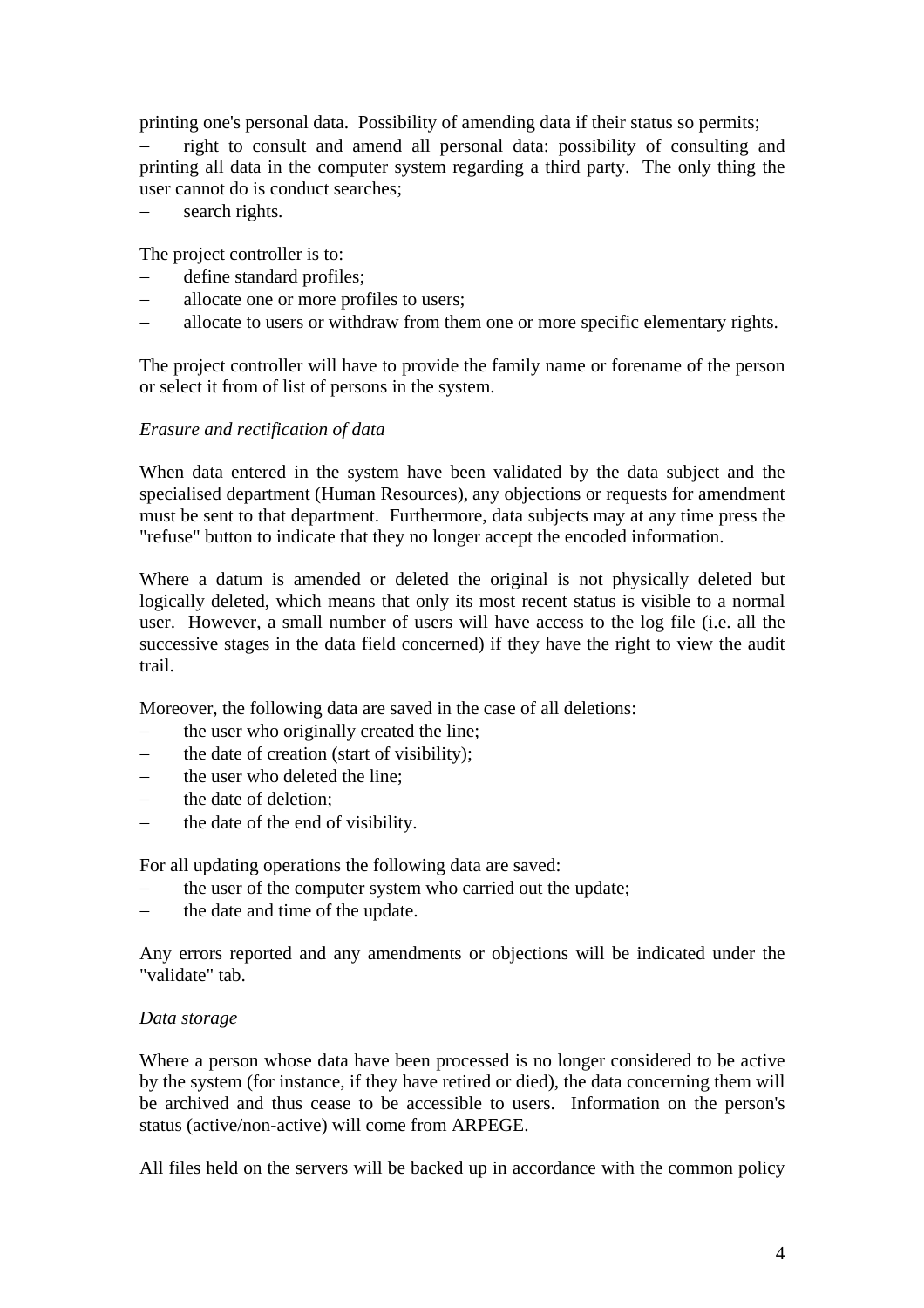defined by the ITD (Information Technology Division).

## *Security measures*

Security measures will be in place, in particular to prevent data corruption.

## **2.2. Legal issues**

### 2.2.1. Prior checking

Article 27 of Regulation (EC) No 45/2001 subjects processing operations presenting specific risks to the rights and freedoms of data subjects to prior checking by the European Data Protection Supervisor. Article 27(2) contains a list of processing operations likely to present such risks. As the European Supervisor pointed out in a previous case (Case 2004/013), the list in Article 27(2) is not exhaustive. In other words, although certain processing operations are not included as such in the Article, they may nevertheless present risks.

The European Supervisor considers that he must assess whether this processing operation is covered by the operations listed in Article 27, i.e. whether the operation presents specific risks to the rights and freedoms of data subjects.

Article 27(2)(b) states that the processing operations likely to present such risks include "*processing operations intended to evaluate personal aspects relating to the data subject, including his or her ability, efficiency and conduct*".

These processing operations are intended to evaluate personal aspects including ability, efficiency and conduct. The aim of the operation is thus to evaluate the data subject. By "processing", the Regulation means "any operation or set of operations which is performed upon personal data ... such as collection, recording, organisation, storage, adaptation or alteration, retrieval, consultation, use, disclosure by transmission, dissemination or otherwise making available, alignment or combination, blocking, erasure or destruction" (Article 2(b)).

According to the notification received by the Council's Data Protection Officer, the Skills Inventory is a computer tool intended to improve human resources management at the GSC. It facilitates the planning and management of the human resources necessary for, among other things, mobility, filling vacant posts, training and skills development.

According to the definition given in the Regulation, data processing covers operations ranging from collection of data to their use, through combination of data. The Skills Inventory is a data collection tool which will be used, in particular, to determine which people correspond to a given profile. This may be considered to be a form of evaluation of a person's skills.

As such, the Skills Inventory must be understood as falling within the scope of Article 27(2)(b) of Regulation (EC) No 45/2001.

Moreover, as we are dealing with processing operations likely to present specific risks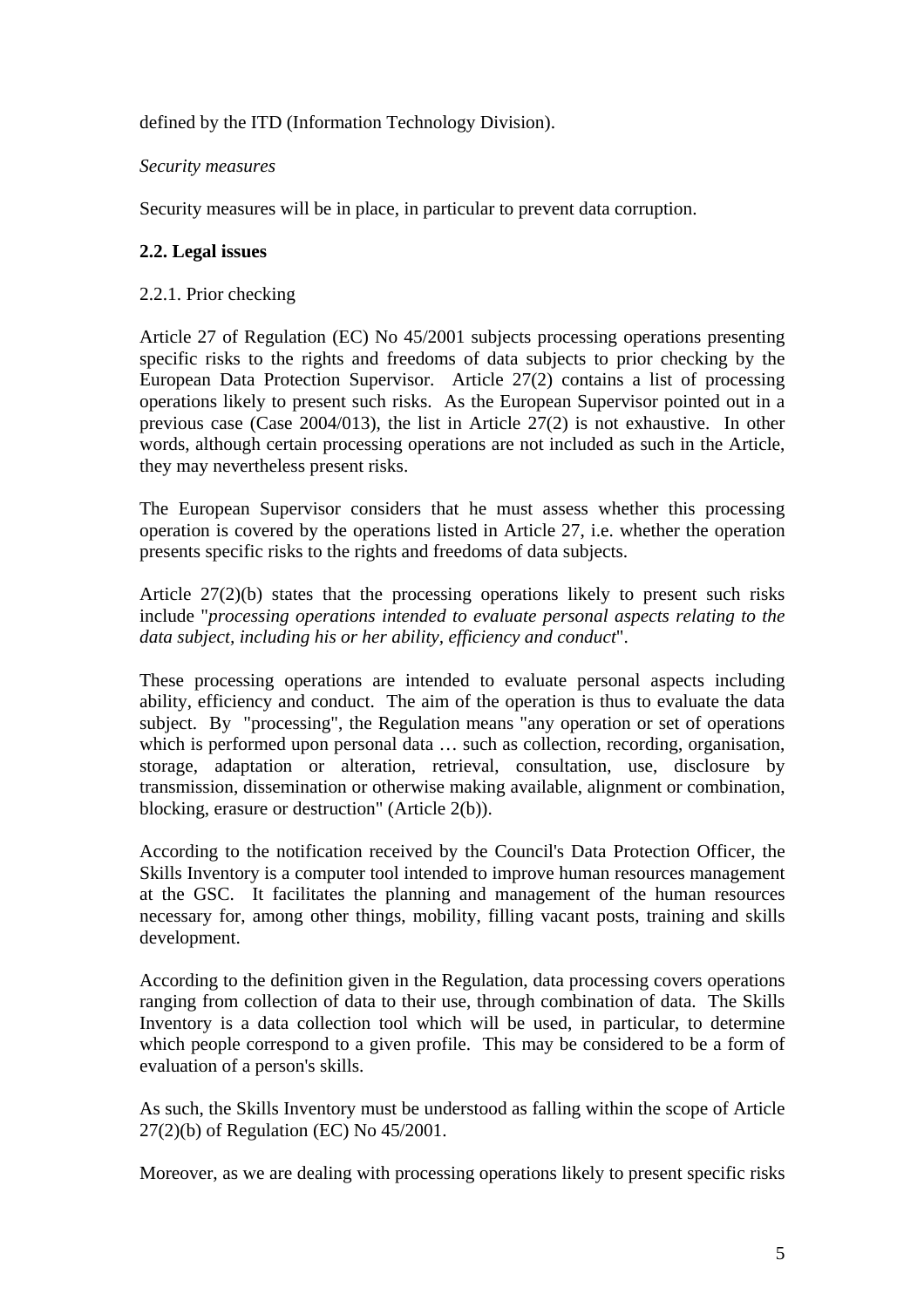to the rights and freedoms of data subjects by virtue of their nature, their scope or their purposes, Article 27(2)(c) provides for prior checking of processing operations allowing linkages not provided for pursuant to national or Community legislation between data processed for different purposes. This provision is intended above all to avoid data collected for different purposes being linked. The risk of linking data is that quite different information may be deduced by means of the link, or the original purpose be distorted. Linkages not provided for under national or Community legislation thus entail certain risks with regard to data protection where the end purposes differ.

In the present case, there are to be linkages between the Skills Inventory system and the ARPEGE and Staff Training systems: the ARPEGE and Staff Training systems will feed the Skills Inventory system. These linkages are not a priori provided for under national or Community legislation. The question of whether the data are processed for different purposes must be examined.

ARPEGE (Administration des Renseignements sur le Personnel et la Gestion des Emplois) (staff management system) is a data management tool (officials, their families and dependents), for integrated, automatic data management and automatic document generation. It facilitates the management by certain departments of officials' rights and careers. The purpose is not really different: the Skills Inventory is a data management system for, in particular, career-related data.

The Staff Training Department's Casablanca application is intended to establish an overall picture of in-house training courses followed by officials and other staff. Some of the data stored in Casablanca are also of use for the Skills Inventory. In order to avoid overlapping of encoding and the inherent risk of error, a link has been established between the two systems. Both systems, Staff Training and the Skills Inventory, converge towards the same purpose, viz. the management of data connected with officials' careers, and thus do not present any specific risks to the rights of data subjects.

Linkages between the Skills Inventory and the Staff Training and ARPEGE systems do not, therefore, appear to present specific risks to data subjects since, on the contrary, the links between the systems are intended to establish greater consistency and accuracy of data.

The link between the Skills Inventory system and the Staff Training system will be accomplished by means of the staff number of the data subject as a personal identifier. Of course, the use of the staff number is first and foremost a means of facilitating the work of the processor: rather than having to introduce a series of data such as family name, forename and date of birth before being able to retrieve the relevant information, only the staff number need be entered. However, such use may have important consequences. The European legislator was moved to lay down rules for the use of personal identifiers in Article 10(6) of the Regulation. The use of a staff number might enable data processed in different contexts to be linked. That is why the European Supervisor intends to give it his attention (see 2.2.5.). Note, however, that this opinion is not intended to establish in a general way conditions in which an identifying number may be processed (as provided for in Article 10(6) of the Regulation), but concerns this particular case specifically.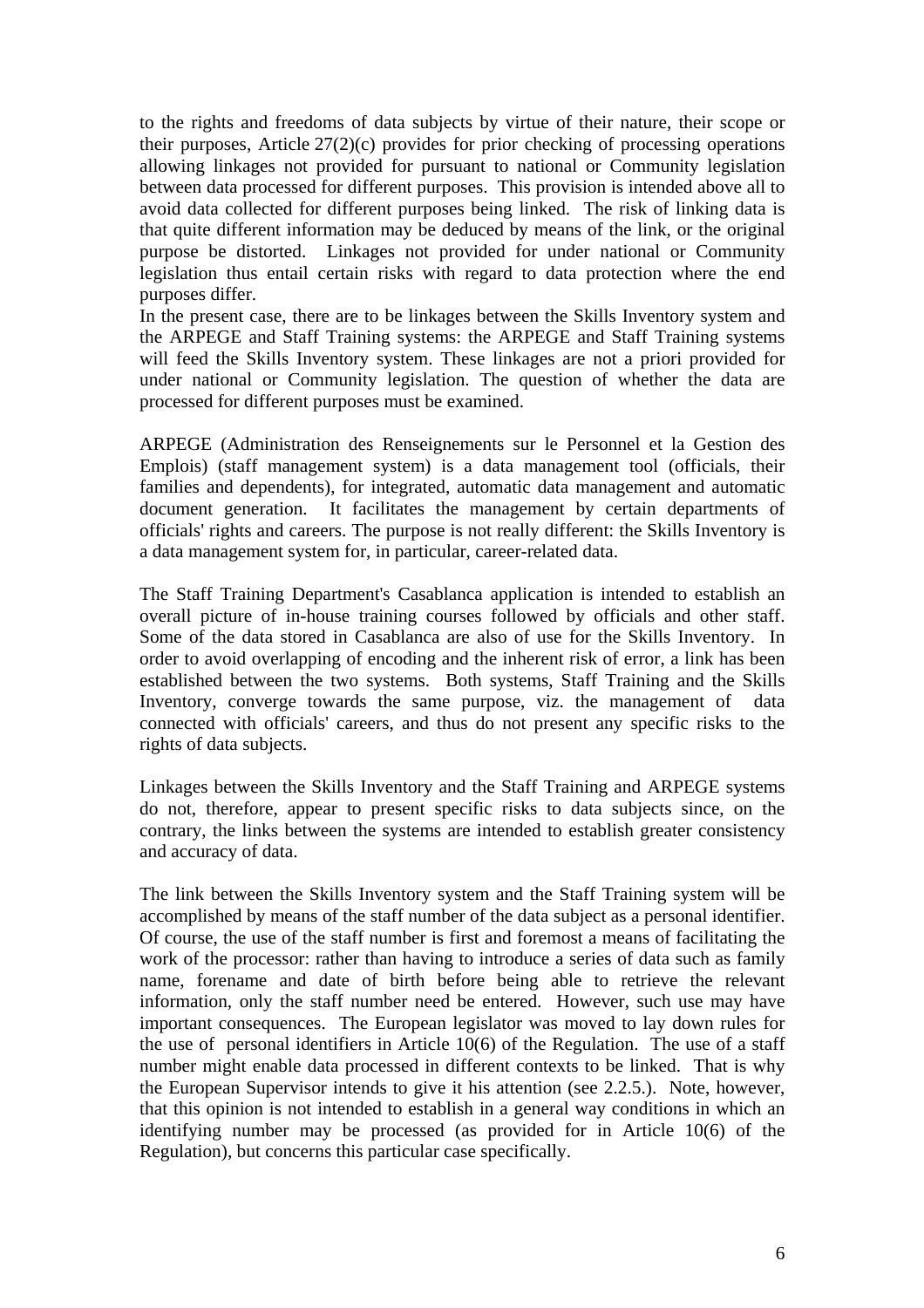The notification for prior checking was received by the European Data Protection Supervisor on 9 December 2004. The deadline was extended by 53 days because of requests for additional information, taking the date to 4 April 2005.

## 2.2.2. Legal basis for and lawfulness of processing

The legal basis for processing is Article 207 of the EC Treaty, under which the Council adopts its own rules of procedure. Article 23 of the Council Decision of 22 March 2004 adopting the Council's Rules of Procedure stipulates that the Council shall decide on the organisation of the General Secretariat.

The analysis of the legal basis is accompanied by an analysis of the lawfulness of processing as defined in Article 5 of Regulation (EC) No 45/2001. Article 5(a) stipulates that personal data may be processed only if the processing is "necessary for the performance of a task carried out in the public interest on the basis of the Treaties establishing the European Communities or other legal instruments adopted on the basis thereof". The Skills Inventory system falls within the legitimate exercise of official authority vested in the institution, provided that it can reasonably be considered to be necessary and that it makes a useful contribution to the running of the institution. Also, the preamble to the Regulation explicitly states that "processing of personal data for the performance of tasks carried out in the public interest by the Community institutions and bodies includes the processing of personal data necessary for the management and functioning of those institutions and bodies" (recital 27).

### 2.2.3. Data collection and change of purpose

The processing operations analysed do not entail any general change in the intended purpose of the databases relating to staff, nor are they incompatible with that purpose. Skills management within an institution is an activity falling within the general remit of a human resources department. Article 6(1) of Regulation (EC) No 45/2001 is therefore not applicable.

### 2.2.4. Transfer of data

Processing must also be examined in the light of Article 7 of Regulation (EC) No 45/2001, as the data will be passed to various people within the GSC: officials (or similar staff members), in the case of information regarding themselves; specialised departments, depending on their right of access to the system; hierarchical superiors and officials, depending on their right of access to the system.

Personal data may be transferred *within* or between institutions only "if the data are necessary for the legitimate performance of tasks covered by the competence of the recipient" (Article 7(1)). Under the present project, different access rights may be accorded to different users. It is therefore important that the project controllers define precisely the roles and responsibilities of every user in relation to this criterion of necessity to perform tasks. Users may have access only to data which can be reasonably required to perform their tasks.

Article 7(3) of the Regulation also stipulates that the recipient shall process the personal data only for the purposes for which they were transmitted. Guarantees to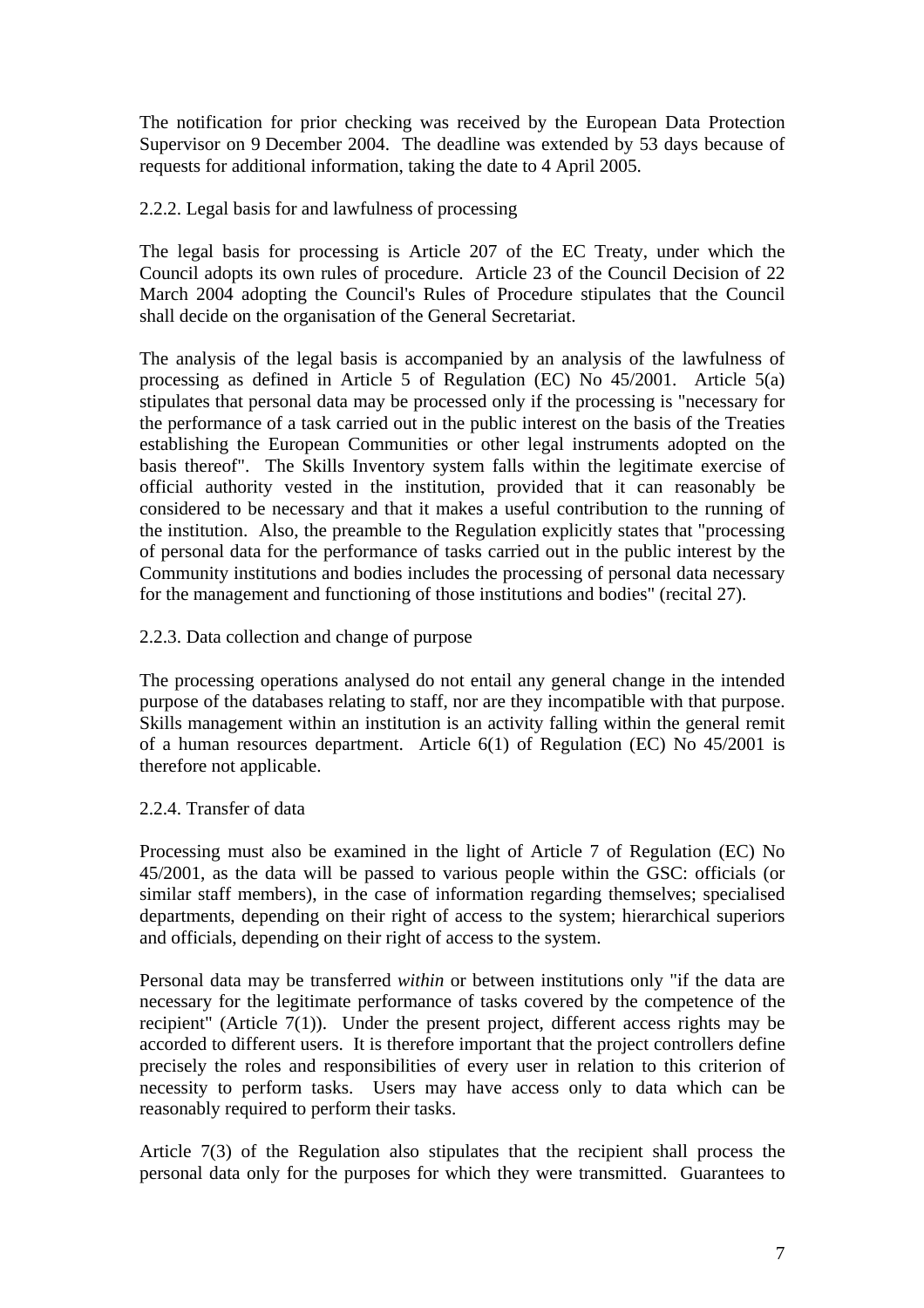that effect must be provided, with it being explicitly stated that persons accessing data contained in the system may not use them for purposes other than those compatible with the purpose of the Skills Inventory system, viz. the efficient management of human resources within the GSC.

As no data are to be transferred outside the institution, Articles 9 and 10 are not applicable.

### 2.2.5. Use of the staff number

Article 10(6) of the Regulation states that "the European Data Protection Supervisor shall determine the conditions under which a personal number or other identifier of general application may be processed by a Community institution or body".

The Skills Inventory and the Staff Training Department's Casablanca system will be linked by means of the data subject's staff number. Use of the staff number is justified in this case for reasons of practicality. Rather than having to enter a series of data to interconnect the systems, it can be done more readily using the staff number as an identifier. The staff number serves only to link the databases for purposes clearly set out in the project and directed towards a common end, as indicated above. Moreover, security measures and strict access rights preclude the possibility of people being traced through their staff number.

The need to use a single identifier to make connections between files thus appears to be justified and presents no specific risks given the measures to restrict access.

2.2.6. Information to be given to the data subject

Under Articles 11 and 12 of the Regulation, certain information must be provided to the data subject. In the case in question, many data are not obtained directly from the data subject since the system is fed from various sources, including ARPEGE and the Staff Training Department. That said, some data may be provided by the data subject.

A note was circulated to the officials involved in the pilot project on 6 October 2004, informing them of the purposes of the processing operation, the categories of data concerned and the existence of their right to access and if necessary amend the data, and identifying the controllers within the Council.

Further information will have to be provided on the persons with access to the data (recipients) and the time-limits for storing the data. In the case of data obtained directly from the data subject, it is also recommended that the data subject be told whether replies to the questions are obligatory and informed of the possible consequences of failure to reply.

The Supervisor would also like the Council to indicate how it envisages informing all data subjects when the system is introduced throughout the Council. Furthermore, if the project is to be extended to persons other than officials and staff of the GSC, provision must be made for those persons also to be properly informed.

2.2.7. Right of access and rectification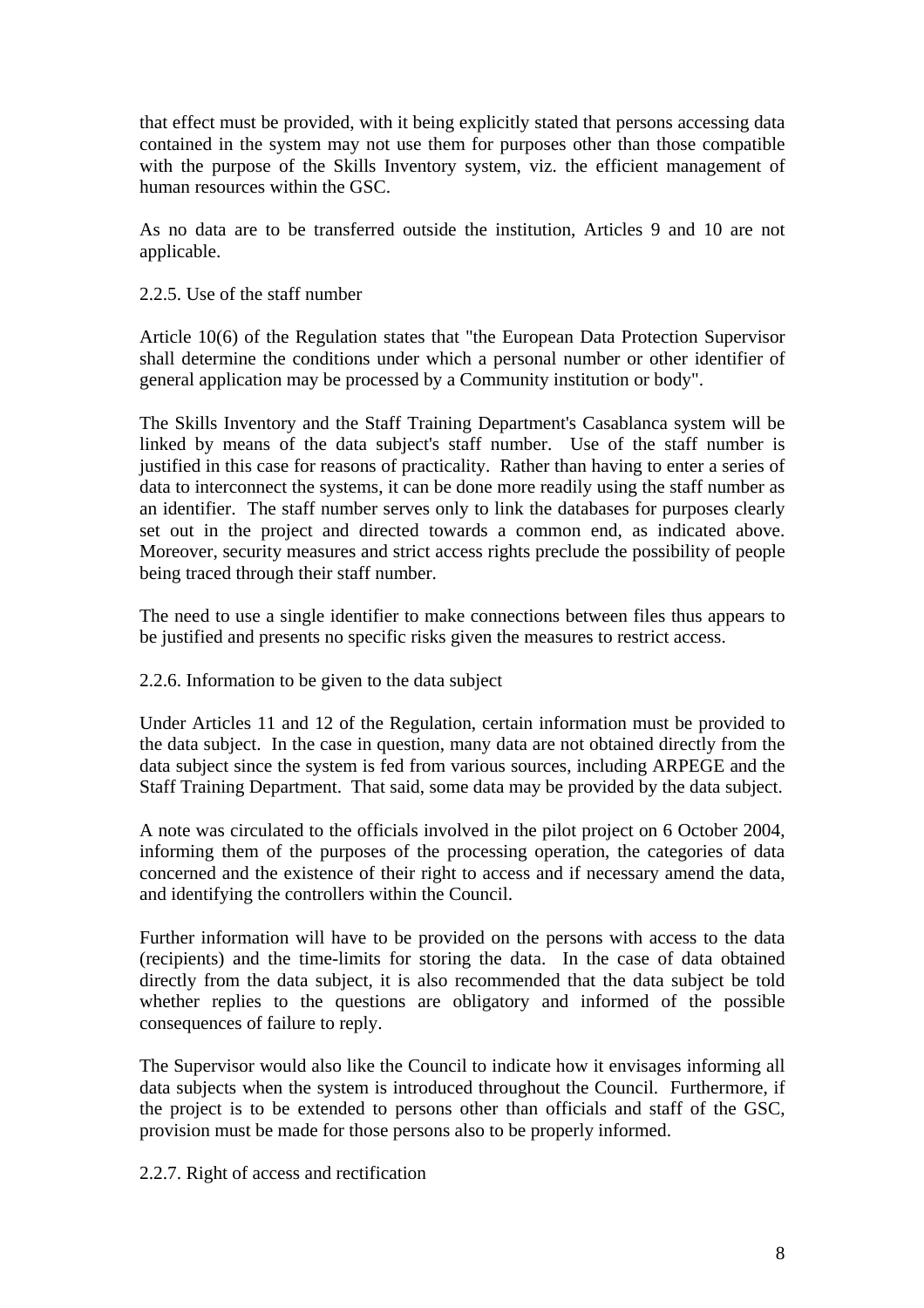Articles 13 and 14 of Regulation (EC) No 45/2001 state that data subjects have the right to request that their data be sent to them and the right to rectify them if necessary.

As stated above, all data subjects will have the right to consult their data in the information system. They may lodge an objection or request amendment by the specialised department (Human Resources). Furthermore, data subjects may at any time press the "refuse" button to indicate that they do not accept the data encoded.

The European Supervisor therefore considers that the rights of access and rectification have been respected.

#### 2.2.8. Storage of data

Pursuant to Article 4(1)(e) of the Regulation, data may not be kept in a form which permits identification of data subjects for any longer than is necessary for the purposes for which the data were collected or further processed. This Article lays down that if personal data are stored for a period longer than is necessary for statistical purposes, data should be kept either in anonymous form or, if that is not possible, only with the identity of the data subjects encrypted.

Where a person whose data have been processed is no longer considered to be active by the system (for instance, if they have retired or died), the data concerning him/her will be archived and thus cease to be accessible to users. However, it is technically possible for a computer specialist to re-access this information using a manual procedure.

All files held on the servers will be backed up in accordance with the common policy defined by the ITD (Information Technology Division). Once again, by performing certain operations, a computer specialist could restore and then re-access all this information.

Guarantees must be provided that anyone with access to data which are stored for the purpose of archiving or back-up restores them solely for those purposes.

The procedure for data storage for the duration of service of the data subjects seems adequate with regard to data protection rules. Moreover, data storage for archiving or back-up purposes is justified, and measures have been taken to ensure that the data will be used solely for those specific purposes.

The European Data Protection Supervisor would like measures to be taken to ensure that any result from a search in the Skills Inventory is not kept beyond the requisite period for the purpose for which the search was carried out.

Steps should also be taken to ensure that only anonymous data are used when compiling statistics.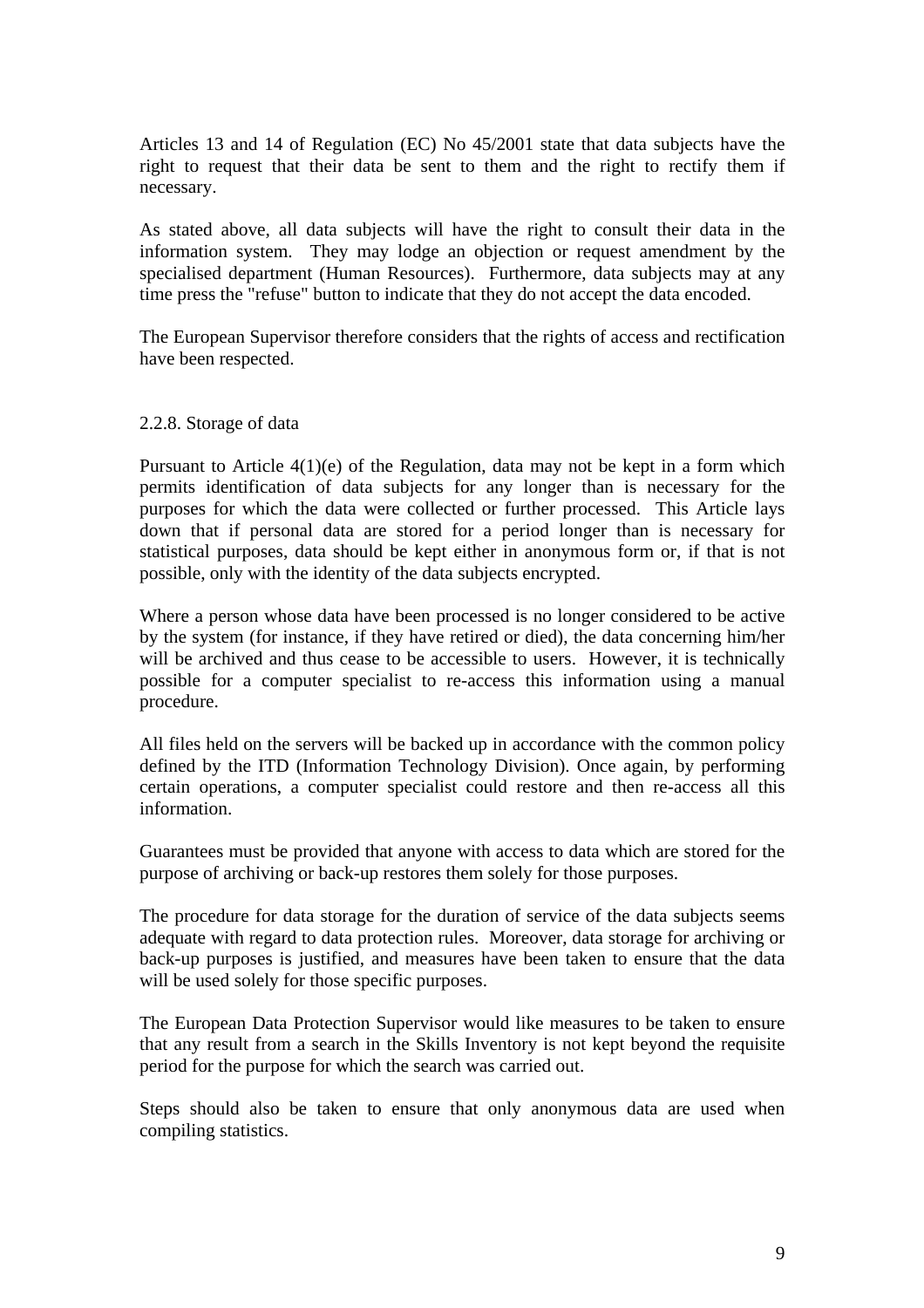### 2.2.9. Automated individual decisions

Article 19 of the Regulation lays down that data subjects have the right not to be subject to an individual decision which produces legal effects concerning them or significantly affects them and which is based solely on automated processing of data intended to evaluate certain personal

aspects relating to them, such as their performance at work, reliability or conduct, unless the decision is expressly authorised pursuant to national or Community legislation or, if necessary, by the European Data Protection Supervisor. In either case, measures to safeguard data subjects' legitimate interests, such as arrangements allowing them to put their point of view, must be taken.

The project in its current state clearly indicates that no decision is taken automatically on the basis of data recorded in the system. The system does not modify the principles applicable to mobility, training or career. Processing is therefore not covered by this provision. Any use of data for the purposes of automated decisionmaking will require the controller, in compliance with Article 19, to ensure that the data subject's legitimate interests are safeguarded.

### 2.2.10. Data quality

Pursuant to Article 4(1)(c) data must be "adequate, relevant and not excessive in relation to the purposes for which they are collected and/or further processed".

In relation to the information received on data stored currently in the system, only data relevant to the purpose are collected and processed.

## 2.2.11. Security measures

Strict security measures have been put in place to counter any data alteration or destruction and any non-authorised access to data.

In this connection, the European Data Protection Supervisor has received information allowing him to state that the security measures seem satisfactory in this case.

## **Conclusions**

The proposed processing does not appear to infringe Regulation (EC) No 45/2001 provided that the following recommendations are taken into account:

- guarantees must be provided that persons accessing data contained in the system may not use them for purposes other than those compatible with the purpose of the Skills Inventory system, viz. the efficient management of human resources within the GSC.
- the project controllers must define precisely the roles and responsibilities of every user in relation to this criterion of necessity to perform tasks.
- further information will have to be provided on the persons with access to the